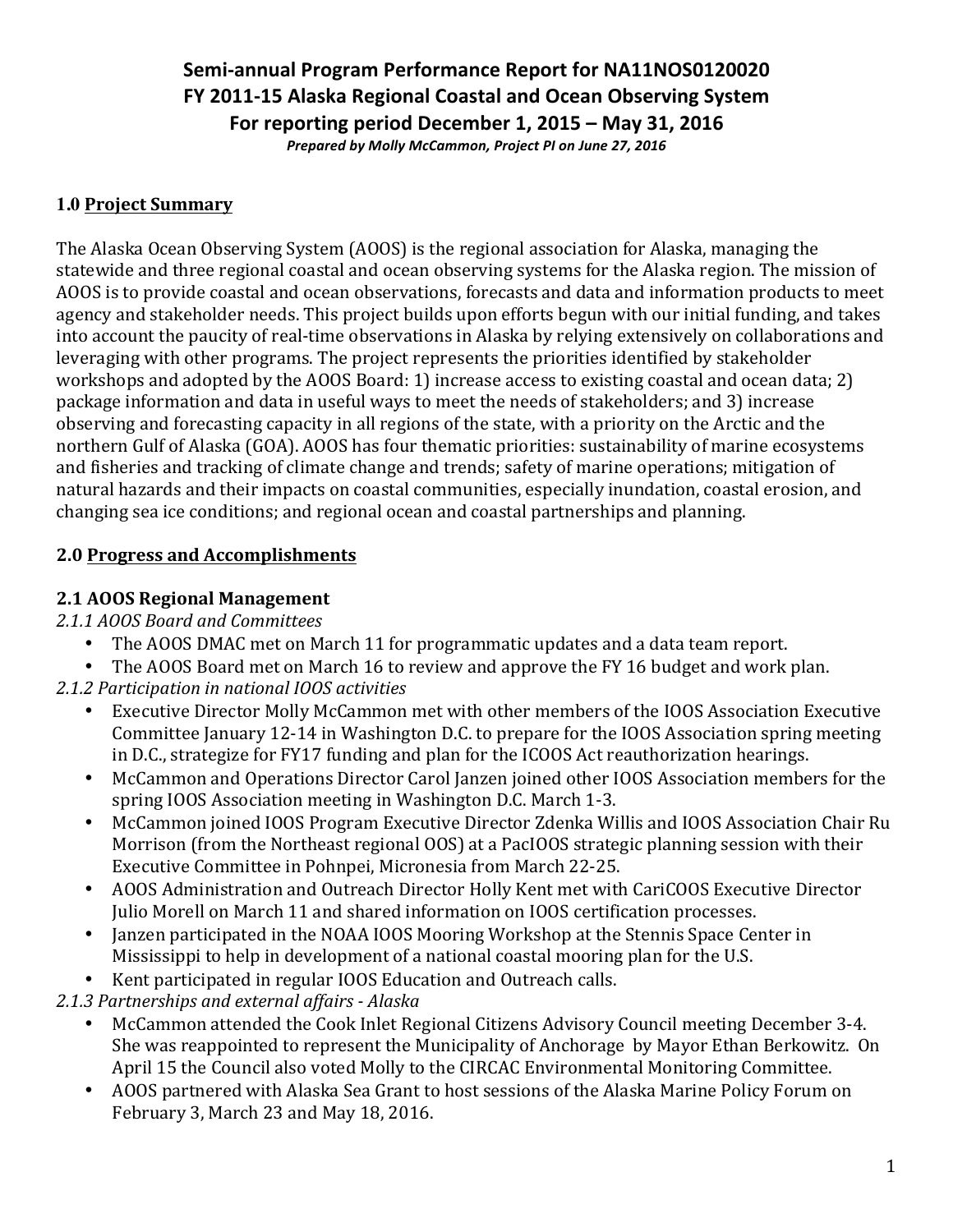- McCammon met with others from NOAA and NSF February 25 for the Arctic Research Cruise Visualization Planning to discuss how to display planned research cruise tracks.
- AOOS and National Weather Service partners of the Integrated Water Level Observing Network met February 24 to discuss how to spend the \$200k transferred to AOOS for water level observations, as well as priorities for potential additional funding.
- AOOS added a new webpage for the Alaska Climate Change Executive Roundtable nested within the AOOS website: www.alaskaclimatescience.org. ACCER. AOOS staff will provide ongoing technical support for the webpage.
- McCammon attended the April 8 meeting of the Alaska Climate Change Executive Roundtable and reported on the results of the last 5 years of efforts by the Alaska Data Integration Working Group (ADIWg).
- McCammon attended the Nome Coastal Resiliency Workshop on May 10-11 sponsored by the Alaska Landscape Conservation Cooperatives and the Aleutian Pribilof Islands Association. AOOS is assisting the project with developing a resiliency tool kit for western Alaska's rural communities.
- *2.1.4 Partnerships and external affairs – national & international*
	- McCammon attended the U.S.-Canada Shared Interests and Opportunities in the North American Arctic Workshop, hosted by the Arctic Domain Awareness Center, December 14-15 in Anchorage.
	- McCammon and Janzen attended the Pacific Anomalies Workshop 2 in Seattle January 20-21. AOOS was one of the 4 IOOS regional associations that sponsored the event.
	- McCammon participated in a panel on Energy and the Economy and Environment at the University of Washington Law School-sponsored Arctic Encounters Workshop in Seattle January 15-16.
	- While attending IOOS Association meetings in Washington DC, McCammon attended the January 14 Arctic Matters public forum sponsored by the National Academy of Sciences.
	- McCammon and Axiom's Rob Bochenek met in Seattle with ERMA and Office of Response and Restoration staff to discuss continued collaborations for providing emergency response data products.
	- McCammon briefed Thomas Cuff, the National Weather Service's new Director of the Ocean Prediction Center, on the AOOS program and our collaborations with NWS February 23.
	- McCammon met on February 19 with Doug Causey and Randall "Church" Key, the new PI and Executive Director of the Department of Homeland Security's Arctic Domain Awareness Center.
	- Janzen attended an AGU meeting in New Orleans February 22-25 on behalf of AOOS and presented a talk on "Expanding Alaska's Remote Ocean Observing Capabilities Using Robotic Gliders and Remote Sensing Technologies" and a poster on the Chukchi Ecosystem Mooring
	- McCammon was recently elected as one of the Consortium for Ocean Leadership's trustees representing the Associate Members of COL.
	- McCammon has been asked to serve on an external review panel of the international Sustained Arctic Observing Network.
	- McCammon and Janzen attended the Arctic Observing Summit & Arctic Summit Science Week meetings in Fairbanks from March 15-18.
	- McCammon represented AOOS at the April 26-27 Ecological Forecasting Roadmap Workshop in College Park, MD.
	- McCammon attended the first meeting of Ocean Research Advisory Panel held since December 2013 in Arlington, VA May 31-June 1.
	- AOOS PI Jacqueline Overbeck (Alaska Department of Natural Resources) attended the 3<sup>rd</sup> Sea-Level Rise Summit on AOOS' behalf in Ft. Lauderdale, Florida from May 3-5.
	- Martin Jeffries and Sandy Starkweather met with McCammon and Janzen May 9 to discuss priorities for the Interagency Arctic Research Policy Committee's next 5-year plan.
	- McCammon, Janzen and Bochenek met with Arctic ERMA staff from Seattle via teleconference May 19 for their quarterly meeting to update each other on recent activities.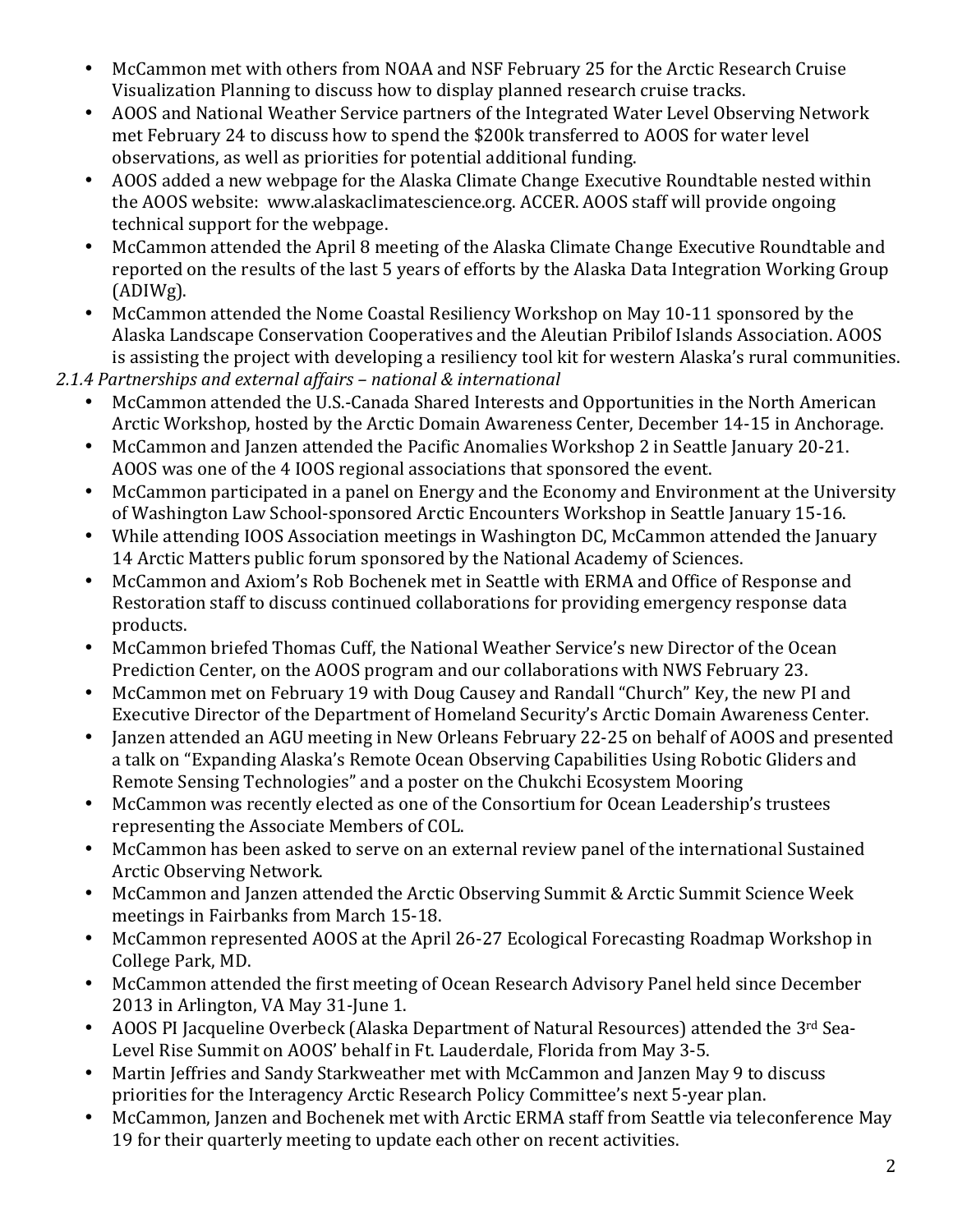- McCammon has been participating in planning meetings for the Arctic Incident of National Significance Workshop scheduled for June 21-22 at UAA.
- 2.1.5 Program management, administration, fundraising and financial oversight
	- Davin Holen was hired in January as a Sea Grant Marine Advisory Program agent with a focus on community coastal resiliency, a position partially funded by AOOS.
	- AOOS received word March 29 that we were awarded \$15K per year for the next two years from the NOAA Ocean Acidification Program to support developing an OA Network in Alaska.
	- Proposal action:
		- $\circ$  AOOS partnered with National Marine Fisheries Service's (NMFS) Auke Bay Lab in Juneau on a small proposal to NOAA's Big Earth Data Initiative (BEDI) to increase the usefulness of and access to NMFS fisheries oceanography data collected in Alaska. UNSUCCESSFUL.
		- $\circ$  AOOS submitted a proposal to the Bureau of Safety and Environmental Enforcement (BSEE) to provide community web access to modeling efforts and atmospheric and meteorological data collected by the Bureau of Ocean Energy Management (BOEM) in the Beaufort and Chukchi Sea regions. PENDING.

### **2.2 Marine Operations**

- *2.2.1 Maintain Snotel stations in Prince William Sound (PWS) and Cook Inlet (CI)*
	- Subaward to PWS Science Center.
	- Routine maintenance was performed on Snotel stations.
- *2.2.2 Pilot AIS dissemination of weather data*
	- Subaward to Marine Exchange of Alaska (MXAK).
	- AtoN (Aids to Navigation) AIS (Automatic Identification System) installations were completed at Sitka, Seward, Cordova, and Kodiak.
	- Six marine weather station installations were completed at Skagway, Seward Harbor, Kodiak Gull Island, Sitka, Cordova Harbor and Scotch Cap on Unimak Island.
	- Authorization to transmit from all AIS AtoN stations was granted by the United States Coast Guard (USCG) and Federal Communications Commission.
	- MXAK has provided a number of test AIS Data Reports to AOOS and came to an agreement on future report formatting, intervals and reporting areas.
- 2.2.3 Provide public access to High-Frequency Radar (HFR) data in Chukchi Sea & plan for future HFR
	- Subaward to UAF SFOS.
	- Due to sea ice cover, HFR systems did not collect data over this reporting period.
	- In lieu of operations, preparations were made for the 2016 field season, which begins in June 2016. This includes ordering replacement parts, planning logistics, and renewing permits and indemnity agreements.
- *2.2.4 Weather Research and Forecasting (WRF) wind model for PWS and CI*
	- This subaward concluded.
- *2.2.5 Maintain operational Regional Ocean Modeling System (ROMS) model for GOA*
	- Subaward with YI Chao for maintenance with daily update schedule.
		- Ran the real-time PWS ROMS modeling system on a daily basis.
		- Uploaded the ROMS model output daily to the AOOS DMAC web site and supported the AOOS DMAC team for web interpretation and visualization.
		- Performed the ROMS sensitivity to a new fresh-water forcing provided by Prof. David Hill at OSU and carried out comparisons with the existing fresh-water forcing being used.
- 2.2.6 Validate hydrological model for PWS
	- Subaward to Prince William Sound Science Center.
	- Model evaluations are ongoing although funding is complete.
- 2.2.7 Ingest ROMS models for Bering Sea into JPL data assimilation system
	- This project has been completed.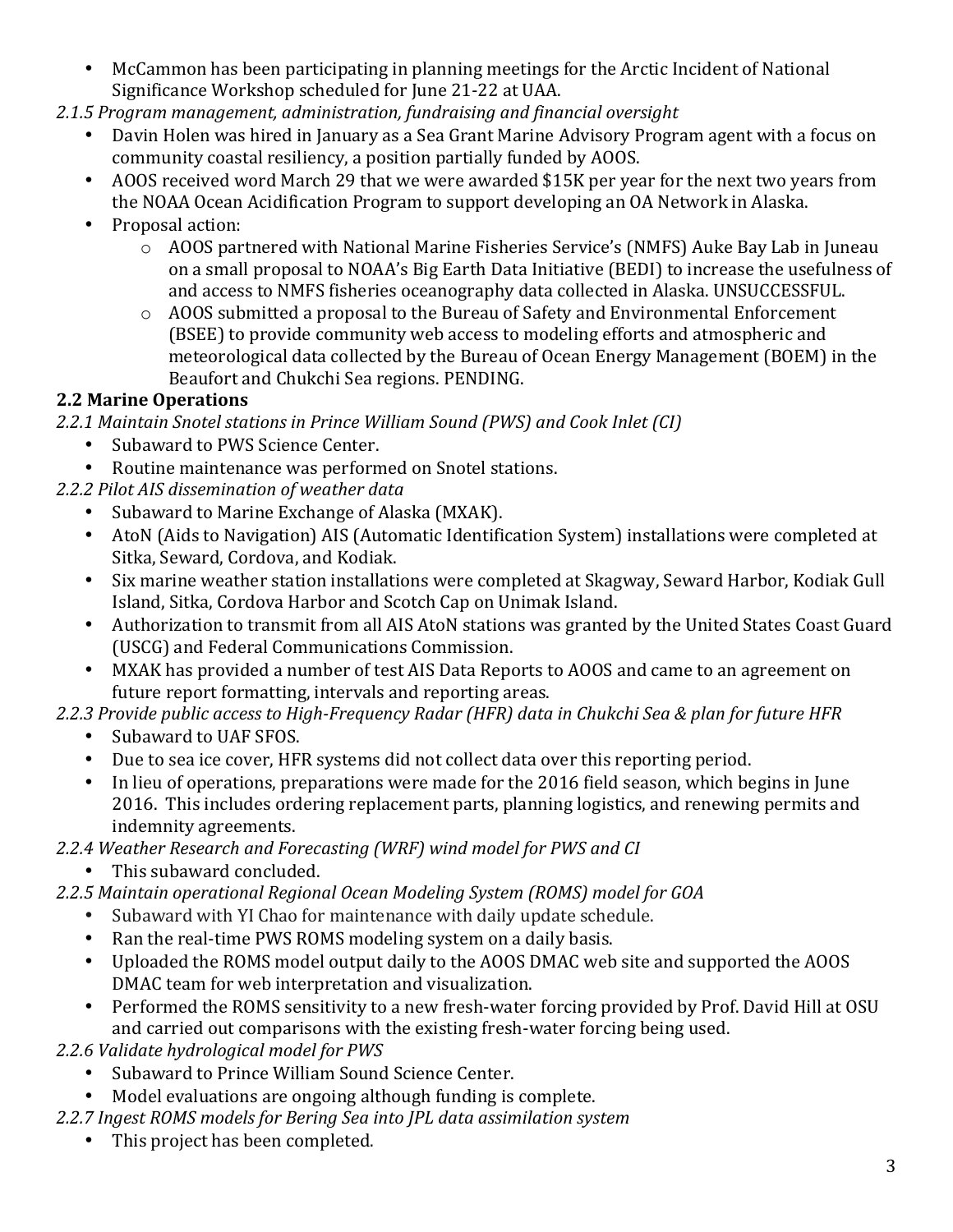### *2.2.8 Beaufort Sea wave measurements*

- Subaward to UAF.
- 2 Seabird Seacat (SBE 16+V2 with digiquartz pressure sensors) CTDs were purchased, and one prepared for deployment.
- An ultrasonic sensor, datalogger and pressure sensor were purchased for surveying absolute water levels during the deployment of the Seacat sensors.

### *2.2.9 Kenai River web cam*

Cook Inlet Regional Citizens Advisory Council, City of Kenai, and Marine Exchange of AK provided ongoing maintenance.

### **2.3 Coastal Hazards**

- 2.3.1 Monitor prior Alaska Harbor Observation Network (AHON) pilot projects in Seward and Kodiak and *assess further expansion of AHON*
	- Prior award with Alaska SeaLife Center. Equipment has been transferred to the Marine Exchange.
- *2.3.2 Maintain Coastal Data Information Program (CDIP) wave buoy in Cook Inlet*
- Buoy remained moored over the winter with no problems or issues.
- *2.3.3 Produce electronic sea ice atlas*
	- Subaward to ACCAP.
	- The downloadable database has been updated through December 2015 (completed April 2016).
- *2.3.4 Develop coastal flooding, storm surge and sea level rise products.*
	- Subaward continued with ADNR/DGGS to provide coastal hazard and vulnerability tools and products, including seeding data into the Alaska Coastal Profile Tool and preparation of digital surface models collected in 2015 to extend the map series.
	- Gap priorities document is written and out for external review.
	- Sites for 2016 installations have been chosen.

### **2.4 Ecosystems/Fisheries and Climate Trends**

- *2.4.1 Maintain Arctic Research Assets Map*
	- Continued to maintain.

### *2.4.2 Support sampling along Seward Line*

- Subaward to University of Alaska Fairbanks (UAF).
- Anomalously warm temperatures from 2015 have persisted over the winter.
- The line was again extended offshore to encompass stations GAK14 & GAK15. All offshore stations were sampled to 1,000 m with the CTD. All GAK stations were sampled. PWS sampling was confined to the western Sound.

#### 2.4.3 Use AOOS glider for high-latitude observation node in Chukchi & test glider use for monitoring marine *mammals*

- Subaward to UAF/Woods Hole/University of Washington to record, detect, classify, and remotely report marine mammal calls in real time from autonomous platforms.
- DMON acoustic recordings were analyzed for all occurrences of marine mammal and anthropogenic sounds.
- Glider CTD data were quality controlled to account for errors in the conductivity measurements.
- Statistical analyses were performed to compare the distributions of fin, humpback, killer whales and walrus to water masses in the Chukchi Sea.
- *2.4.4 Support Distributed Biological Observatory*
	- Subaward to University of Alaska Fairbanks (UAF) for NE Chukchi mooring.
	- Ordered and took delivery of new mooring components.
	- Post-deployment AZFP calibration and refurbishment accomplished.

*2.4.5 Maintain ocean acidification (OA) sampling along Seward Line; support OA sensors on moorings in Chukchi, Gulf of Alaska and Bering Sea; conduct OA monitoring at Alutiiq Shellfish Hatchery; and develop OA forecast for Gulf of Alaska.*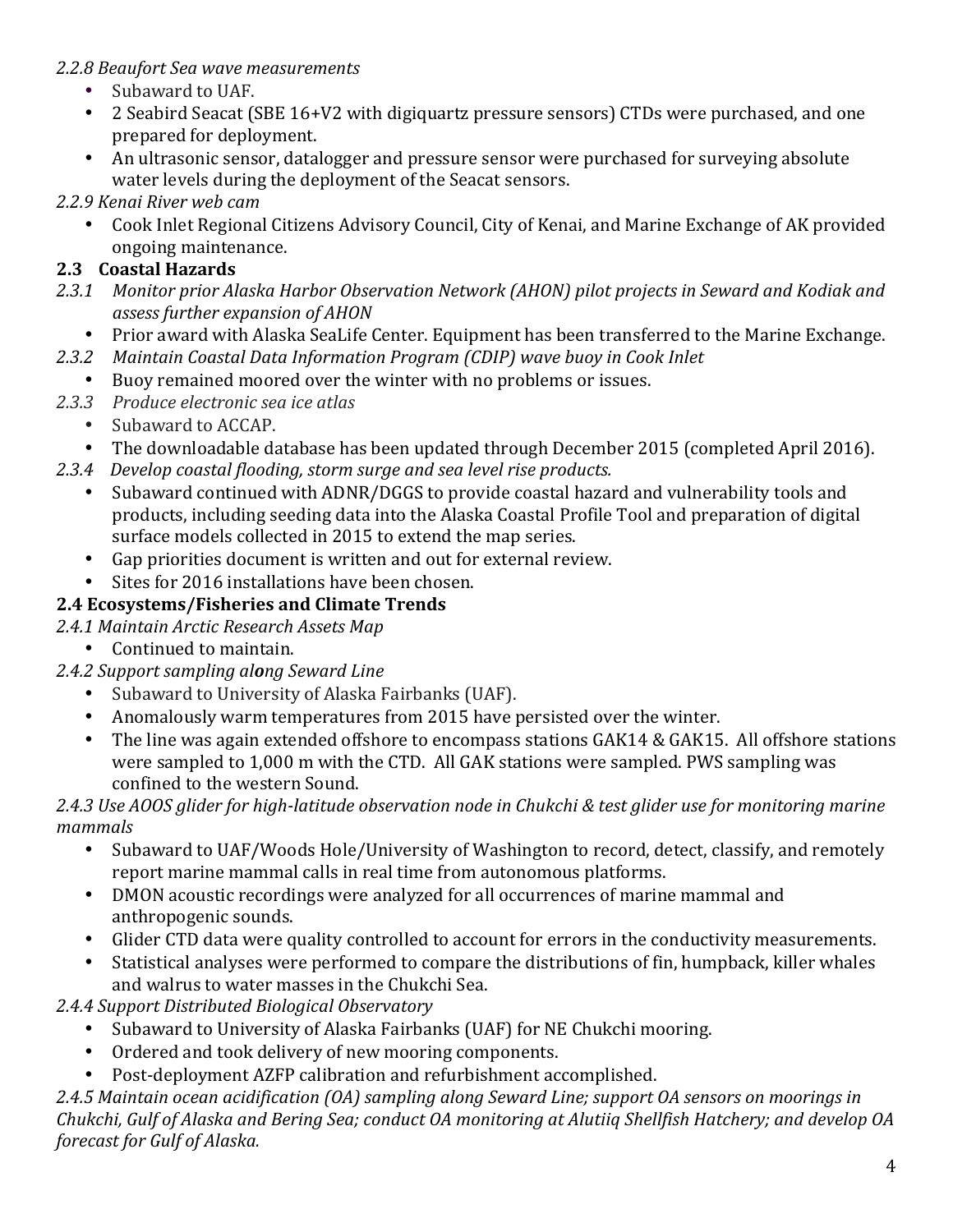- Subaward to UAF.
- Large scale coastal OA cruise in Gulf of Alaska was completed in July.
- The SEAK mooring in Port Conclusion, AK was recovered in January 2016 and the KODIAK mooring in Chiniak Bay, AK was recovered in April 2016. The GAKOA (Resurrection Bay) and M2 (Bering Sea) moorings will continue to collect OA data in 2016.
- 2.4.6 Test use of conductivity sensors at Cordova tide station
	- Subaward to PWSSC.
- Routine maintenance was performed on the conductivity sensor.
- 2.4.7 Support mooring turnovers for biological monitoring
	- Subaward to PWSSC.
	- Retrieval of non-functioning acoustic sensors in Port Gravina failed. Developing new retrieval procedure.
- 2.4.8 Conduct Conductivity/Temperature/Depth (CTD) surveys in Kachemak Bay and lower Cook Inlet
	- Conducted monthly and seasonal shipboard oceanographic surveys with CTD profiler.
	- Conducted along-bay oceanographic surveys with CTD profilers in Kachemak Bay and extending into southeast Cook Inlet entrance in May 2016. Extended the transect to improve assessment of warm ocean conditions and leveraged NCCOS-funded harmful algal bloom project to also collect nutrient data.
	- Conducted additional intensive CTD and nutrient measurements in Tutka Bay and Sadie Cove fjords (Kachemak Bay sub-bays) in May 2016 to measure the environmental conditions associated with an unusually large and early bloom of Alexandrium phytoplankton, a HAB species which produces the toxin that causes paralytic shellfish poisoning. Leveraged an NCCOS-funded HAB project to also assess vertical phytoplankton and nutrient distributions..

# 2.5 Regional Ocean and Coastal Partnerships and Planning

- 2.5.1 Expand data management capacity to integrate data
	- Ongoing. See Section 2.6 below.
- 2.5.2 Create spatial visualization tools for AK through STAMP project -*"Spatial Tools for Arctic Mapping and Planning"*
	- STAMP Arctic Portal data layers and metadata updated and reviewed.
	- Through work with Defenders of Wildlife several new data layers added describing places of refuge and geographic response strategies.
	- Marine Biodiversity Observation Network (MBON) biodiversity indices tool framework applied to BASIS datasets and exposed through Arctic Portal.
	- Shell Sea Ice Characterization dataset updated with 2015 summer data.

# **2.6 Data Management & Products – Subaward to Axiom Data Science**

2.6.1 Support AOOS website, data portal & applications. Maintain & provide access to products developed *in this project.* Explore developing multi-regional products with other RAs.

- Biodiversity hex binning implemented for 4 index types for biological time series (BASIS, Arctic Eis, CSESP, and RUSALCA). Methodologies are being leveraged across SECOORA and CeNCOOS.
- Ocean Acidification and Alaska Climate Exchange Executive Roundtable special pages set up on AOOS.org.
- Continue to cultivate next generation 4 D capability to visualize gliders, CTD cruises and animal telemetry data sets (x,y,z,t).
- 2.6.2 Ingest prioritized datasets, support warehouse and archive functions & provide access through query *and mapping tools*
	- Ingested and exposed several PAME datasets (places of refuge, Geographic Emergency Response Strategies) for Bering Strait.
	- Week long planning workshop held with Matt Biddle from NCEI to develop automated pathways of submission to NCEI for structured and unstructured data.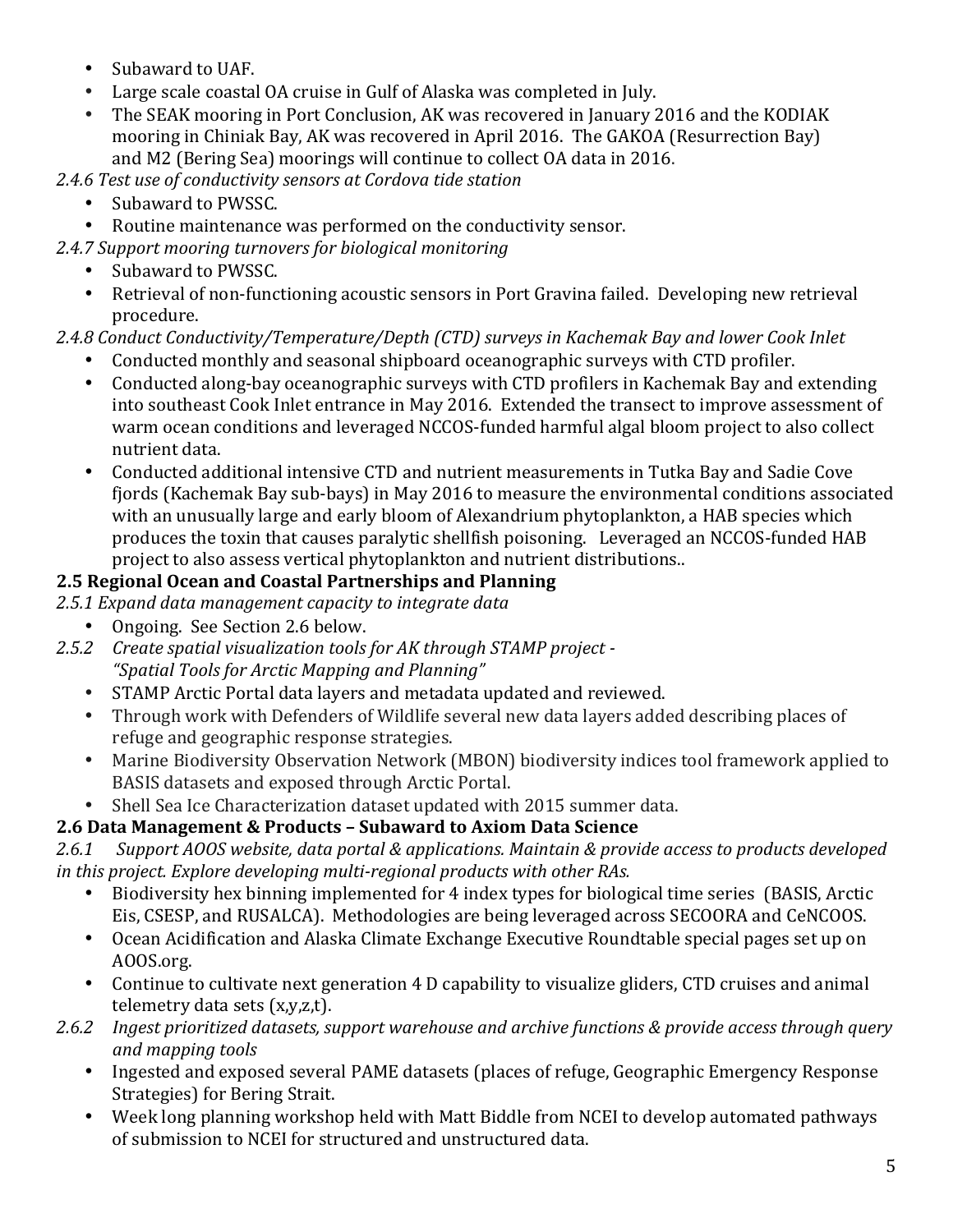- Coastal Change Tool Developed for WALCC (data ingestion and application development).
- Northwest Arctic Borough subsistence datasets fully ingested.
- *2.6.3 Continue ADF&G (Alaska Department of Fish & Game) partnership*
	- This project has been completed.
- 2.6.4 *Collaborate with other state, regional, national and international data management programs* 
	- Working with ERMA through DHS sponsored University of Alaska Arctic Information Fusion Capability. Focus is to make AOOS data feeds available to ERMA.
- 2.6.5 Continue to develop IOOS SOS service and assist other RAs in deployment and begin work on IOOS *Systems Integration Test.*
	- Supported the national MBON network with data management support and XBON cross coordination. Launched MBON portal off the IOOS website.
	- Several new sensor networks added to Environmental Sensor Map including 1200 new sensors and Ocean Sites profiling mooring datasets.
	- Attended ODIP meeting in Colorado for 52 North SOS support.
	- Added additional data sources to IOOS scalability map (Missing NDBC, stations and RA providers).
	- Linked up RA 52 North SOS to Environmental Sensor Map.
	- Attended meeting (May 2016) in Silver Spring to demonstrate Scalability Map.
	- Working with ATN data providers (MARES and Josh London at NMML) to standardize taggin archive and develop submission pathway for ATN DAC.
	- HFR group prepared to transfer first radar archive dump to Axiom infrastructure.
- 2.6.6 *Develop new products and applications* 
	- Cook Inlet Beluga Whale Ecosystem Portal launched.
	- WALCC Coastal Change Tool released.
	- Defenders of Wildlife Bering Strait Response Tool launched.
	- IOOS MBON Portal launched.

2.6.7 Provide Data Management services for integrated research programs with separate funding: EVOSTC Long Term Monitoring & Herring Research and Monitoring Programs; NPRB's Gulf of Alaska Integrated *Ecosystem Research Program; BOEM MARES; RUSALCA program; and Arctic Ecosystem Integrated Survey.*

- NPRB Integrated Arctic Program spinning up.
- Gulf Watch Alaska and Herring Research and Monitoring programs being supported.
- MARES year 1 data management activities completed.
- AMBON field season 1 data sets acquired, fully curated and exposed through AMBON data portal.
- Working with North Slope Borough to develop project plan for their data resources.
- *2.6.9 Serve up oil & gas industry data on AOOS portal*
	- This project has been completed.

# **2.7 Modeling & Analysis**

2.7.1 Initiate statewide circulation model exchange & ensemble modeling

Proposed Alaska Modeling Testbed in next 5-year proposal. Planning underway to initiate.

# **2.8 Communication, Education & Outreach**

*2.8.1 Support COSEE Alaska partnership*

- Continue to support Community Based Monitoring page on AOOS website.
	- COSEE project completed.
- *2.8.2 Support AOOS website, Facebook and publications*
	- Continued to add content to website and Facebook page, including news, featured stories, and explanations for new data tools.
	- Produced monthly updates.
	- Circulated quarterly e-newsletter to list-serve of over 500 recipients.
	- Produced hard copy winter newsletter.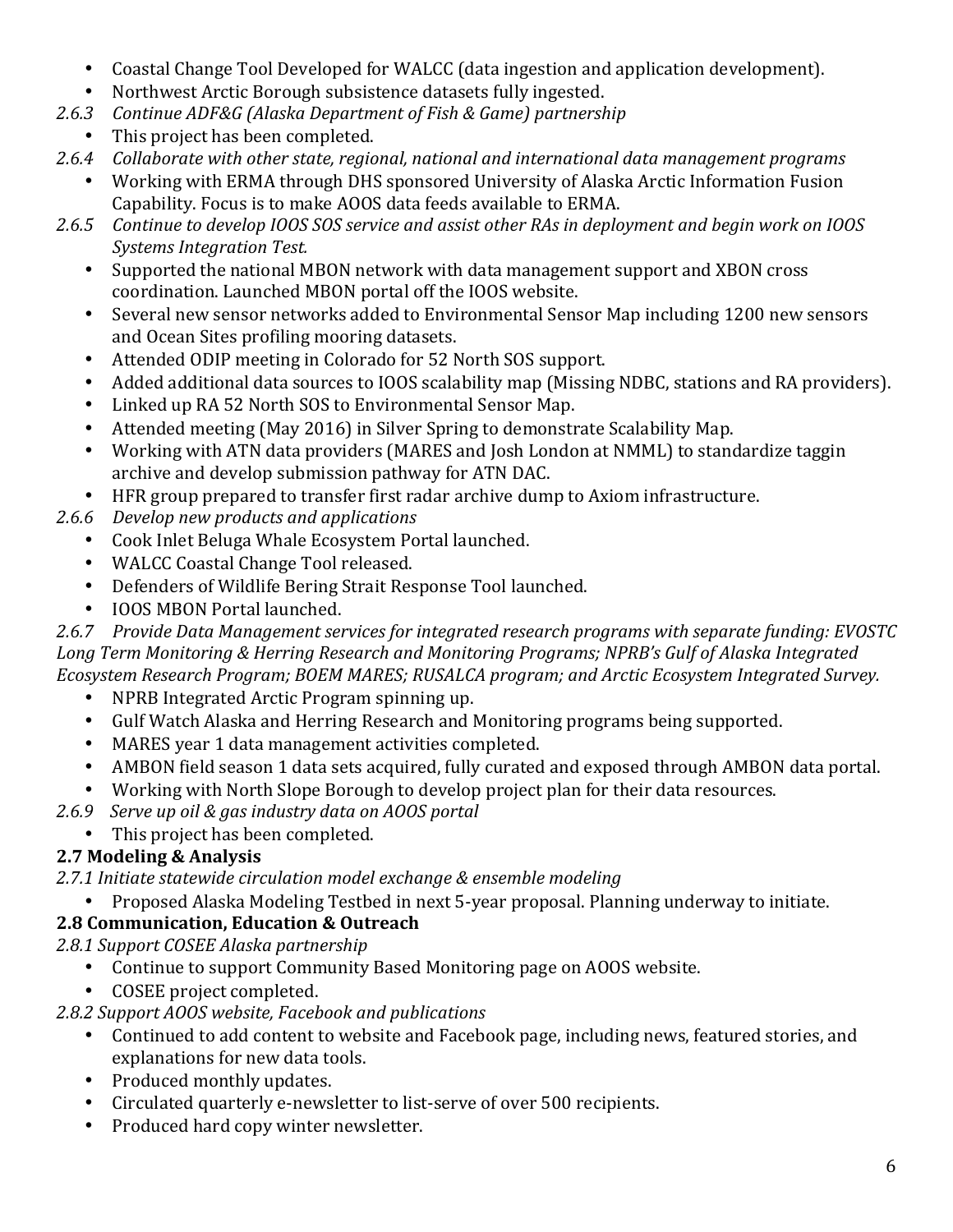- Launched 2016 AOOS film contest.
- *2.8.3 Scope out potential Alaska Oceans & Coast Report*
	- Seeking funding for report.

2.8.4 Interact with stakeholders and partners

- AOOS launched the 2016 Short Film Contest.
- Kent gave a presentation on the Alaska Ocean Acidification Network to the board of the Alaska Marine Conservation Council on April 15.
- AOOS co-sponsored the Alaska Marine Science Symposium in January and organized a media communications workshop.
- AOOS hosted a 2-day workshop on ocean acidification (OA) January 29-30 with over 30 OA technical experts and Alaska-based organizations working on OA issues in attendance.
- Kent and Janzen met with the Cook Inlet Beluga Ecosystem Portal Steering Committee on February 2 to coordinate final activities for this project, funded by the National Fish and Wildlife Foundation.
- AOOS sent a press release out for the Cook Inlet Beluga Ecosystem Portal launch and received earned media stories in both print and radio.
- AOOS staff Darcy Dugan held the first planning session for an Alaska Ocean Acidification Network (AOAN) on February 23.Tthe steering committee met on April 12 to set activities for the coming year and the first email of the new AOAN listsery was delivered on May 12.
- AOOS is supporting Alaska Sea Grant's efforts to host a workshop next winter on how to better coordinate, integrate and increase existing HAB research and monitoring efforts.

### **3.0 Scope of Work (Priorities for next 6 months, June 1 2016 - November 30, 2016, and anticipated changes to SOW)**

### **3.1 AOOS Regional Management**

*3.1.1 AOOS Board and Committees*

- Full board meeting planned for fall 2016.
- Full Data Management Advisory Committee meeting planned for fall 2016.
- *3.1.2 Participate in national IOOS*
	- Continue to participate in IOOS Association activities.
- *3.1.3 Partnerships and external affairs – in Alaska*
	- Continue to participate in partnership activities.
- *3.1.4 Partnerships and external affairs – national & international*
- *3.1.5 Program management, administration, fundraising and financial oversight*
	- Work on additional funding proposals.
	- Submit IOOS certification in August 2016.

### **3.2 Marine Operations**

- *3.2.1 Maintain Snotel stations in PWS and CI*
	- Contract for routine maintenance of Snotel stations
- *3.2.2 Pilot AIS dissemination of weather data*
	- This project was completed within the original project period.
- *3.2.3 Provide public access to HFR data in Chukchi & plan for future HFR*
	- With additional funding from Shell Oil, we will install and maintain long-range CODAR HFR field sites on the northwest Alaska coast at Icy Cape, Wainwright, Point Barrow, and Cape Simpson from June through November 2016.
- *3.2.4 Maintain WRF wind model for PWS and CI*
	- This project is completed.
- *3.2.5 Maintain operational ROMS model for GOA*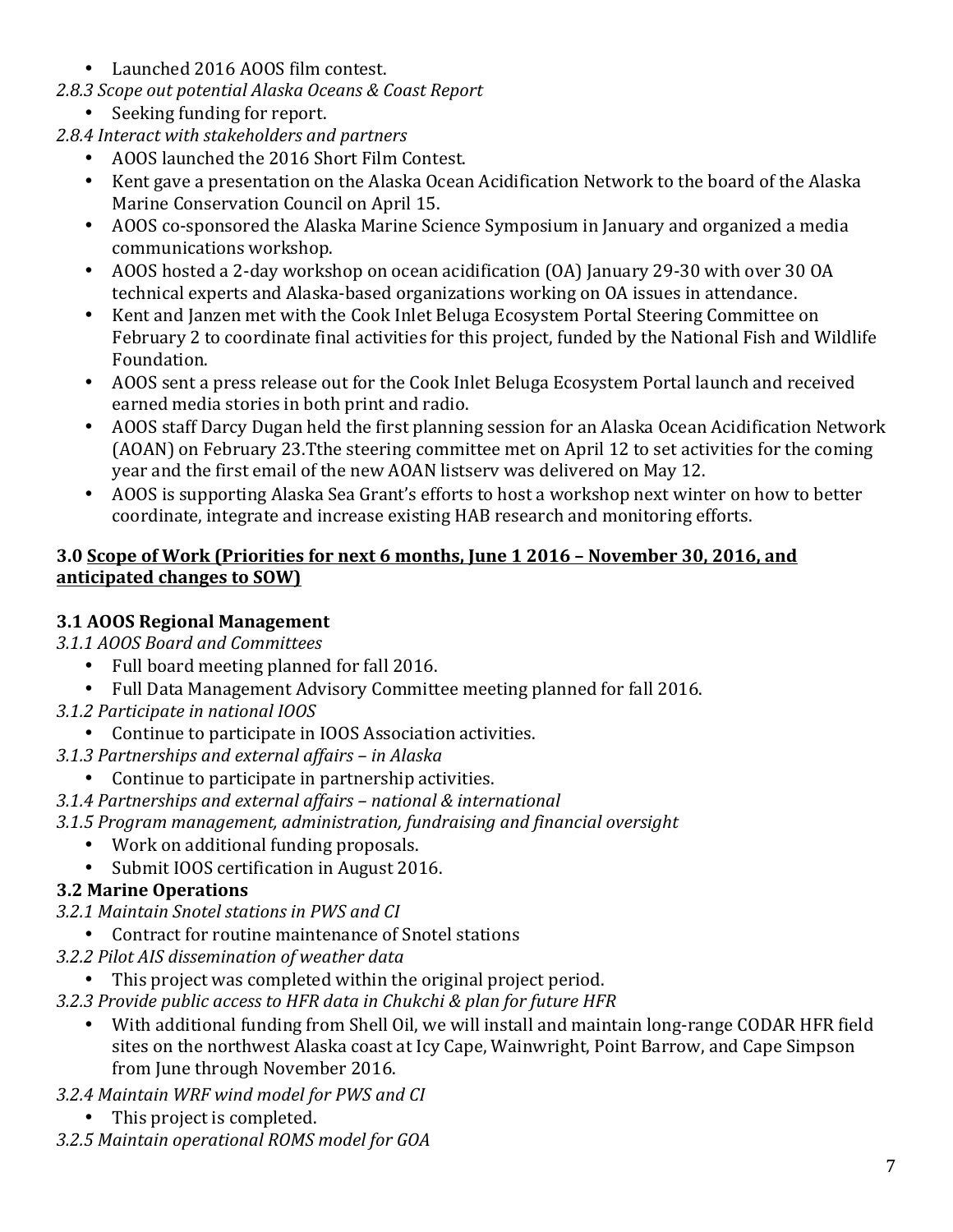• Determine use of the real-time PWS ROMS modeling system and assess its continuance.

*3.2.6 Validate hydrological model for PWS*

• Model evaluations are ongoing although funding is complete

*3.2.7 Ingest ROMS models for Bering Sea into Jet Propulsion Laboratory (JPL) data assimilation system*

No activity. Completed.

*3.2.8 Deploy bottom-mounted pressure sensors in Beaufort*

- Finish configuration and testing of the ultrasonic water level sensor.
- Deploy moored Seabird Seacat in Beaufort Sea to collect water level information for a  $\sim$ 1 year.

*3.2.9 Install Kenai River web cam*

• Monitor.

### **3.3 Coastal Hazards**

3.3.1 Monitor prior AK Harbor Observation Network pilot projects in Seward and Kodiak and assess further *expansion of AHON*

• Project completed.

- *3.3.2 Maintain CDIP wave buoy in Cook Inlet*
	- Monitor.
- *3.3.3Produce electronic sea ice atlas*
	- Update to include Alaska sea ice data through June 2016 should be completed in fall 2016.
- 3.3.4 Develop coastal flooding, storm surge and sea level rise products.
	- Work with community-based observation group in Barrow to acquire data and establish collection protocols for Interactive Coastal Profile Tool.
	- Expand the Color-indexed Elevation Map Series for Coastal Communities to more communities and into the National Weather Service format.
	- Deploy 2 real-time water level sensors at Dillingham, Emmonak or Kaktovik.

# **3.4 Ecosystems/Fisheries and Climate Trends**

### *3.4.1 Maintain Research Assets Map*

• Continue to maintain.

### *3.4.2 Support sampling along Seward Line*

- Complete September 2015 samples and move onto May 2016 samples.
- Work on manuscripts describing the first 18 years of Seward Line Zooplankton Data and the 2014/15 anomaly.
- Next Seward line cruise is scheduled for early September this will be the  $20<sup>th</sup>$  consecutive late summer/fall cruise.

### *3.4.3 Use AOOS glider for high-latitude observation node in Chukchi & continue testing use of gliders for other uses*

Conduct Chukchi Sea glider survey with NPRB support starting in early July 2016.

### *3.4.4 Support Distributed Biological Observatory: Chukchi Ecosystem mooring*

- Finalize 2016 mooring construction.
- Recover 2015 deployment from USCGC Healy in August 2016 and deploy 2016 mooring.
- *3.4.5 Maintain OA sampling along Seward Line & OA mooring sensors*
	- OARC will coordinate with the Hakai Institute to install a second BoL system at OceansAlaska in Ketchikan. These data will be available online in July 2016.
- *3.4.6 Test use of conductivity sensors at Cordova tide station*
	- Maintain conductivity sensor.
- *3.4.7 Support mooring array for biological monitoring in PWS*
	- Ongoing.
- *3.4.8 Conduct CTD surveys in Kachemak Bay and lower Cook Inlet*
	- Conduct monthly CTD surveys at mid-Kachemak Bay transect, two seasonal CTD surveys at the outer Kachemak Bay transect and at least one along-bay CTD survey in Kachemak Bay.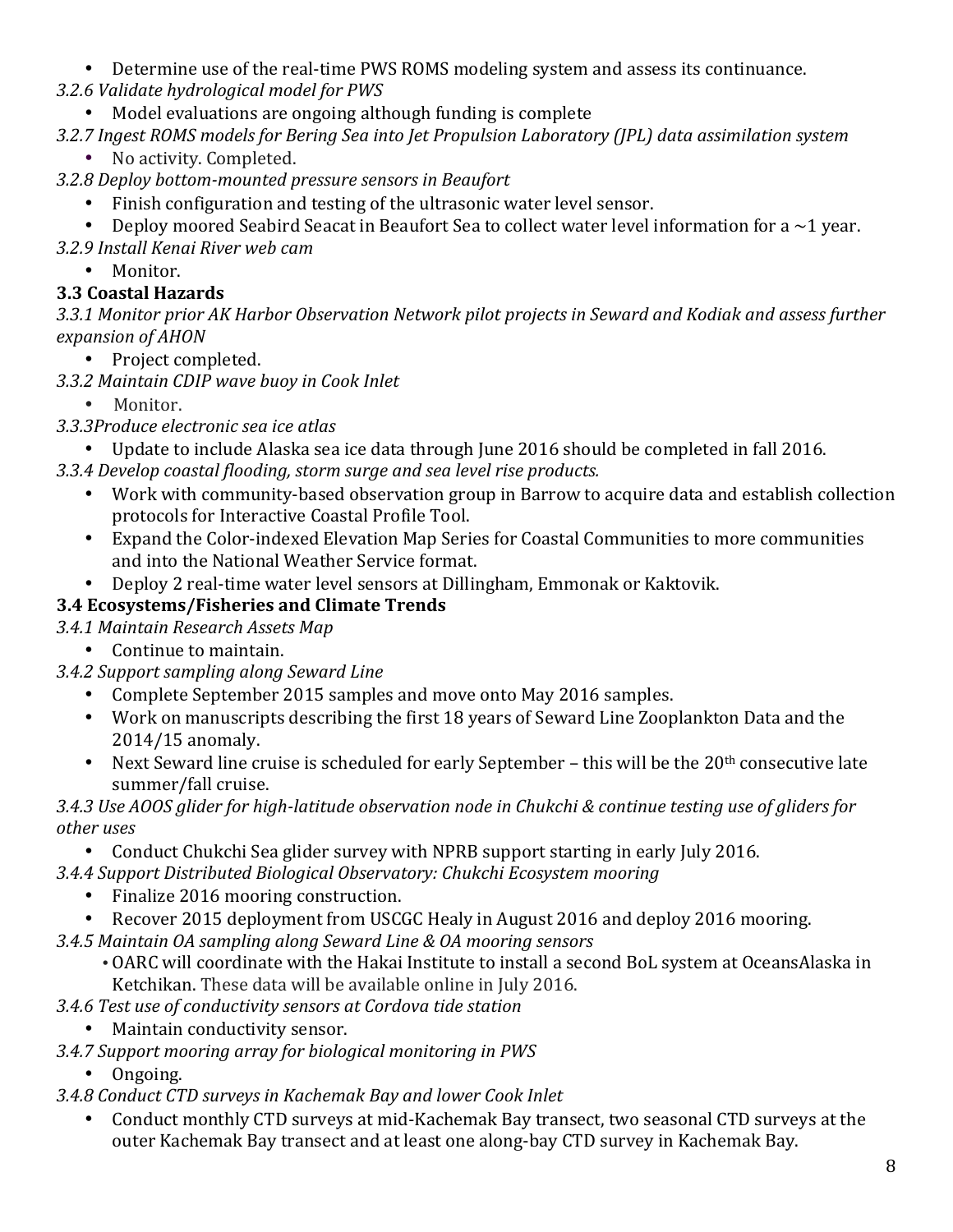### **3.5 Regional Ocean and Coastal Partnerships and Planning**

*3.5.1 Create data management capacity to integrate data*

Ongoing. See section 3.6 below.

### **3.6 Data Management & Products**

*3.6.1 Support AOOS website, data portal & applications. Maintain & provide access to products developed in*  this project. Explore developing multi-regional products with other RAs.

- Deploy Next Generation Ocean Portal Framework. Includes advanced charting with data compare, integration of 4D datasets with visualization (gliders, animal telemetry and cruise datasets) and enhanced user interface.
- Continue to develop biodiversity index tools for biological time series.
- Assist AOOS with developing a plan for new AOOS website.
- 3.6.2 Ingest prioritized datasets, support warehouse and archive functions & provide access through query *and mapping tools*
	- Expose Western Alaska tidal forcing models from Rob Grumbine through AOOS portals.
	- Expose Barrow Sea Ice Radar, UAF MODIS Imgaery and HIOMAS Arctic model through AIFC coordination.
	- Continue to work with Shell to acquire and curate legacy of Arctic data collection.
- *3.6.3 Continue ADF&G partnership*
	- This project has been completed.
- *3.6.4 Collaborate with other state, regional, national & international data management programs* Continue collaborations.

*3.6.5 Continue to develop/support IOOS SOS service and assist other RAs in deployment and conduct System Integration Test.*

- Work with IOOS Office to define details of next years IOOS Special project workplan.
- Ingest HF Radar Network radial files and establish RSYNC.
- Add ARGOS and all OceanSites data feeds to Environmental Sensor Map.
- Complete development on 52 north SOS 2.0 specification.
- Complete integration Scalability map into IOOS catalog.
- Upgrade IOOS Environmental Sensor Map to Next Generation Ocean Portal User Interface technology.
- Continue to support national MBON effort with research workspace and data coordination activities.
- *3.6.5 Develop new products and applications* 
	- Develop Coastal Change Tool through the Alaska Department of Natural Resources.
	- Complete development on multidimensional data model (Ocean in 4D) and integrate into next generation ocean portal framework.
	- Develop seasonal averages (climatology tool) for long term sensor time series and graphics.

3.6.6 *Develop* advanced visualization system for time series (RUSALCA, Seward Line, GAK 1, Fisheries Data).

Release ocean in 4D ocean portal integration as part of Next Generation Ocean Portal rollout. 3.6.8 Provide Data Management services for integrated research programs: EVOSTC Long Term Monitoring  $&$  Herring Research and Monitoring Programs; NPRB's Gulf of Alaska Integrated Ecosystem Research Program; BOEM's MARES; RUSALCA program; Arctic EIS program; and Arctic Marine Biodiversity Observing *Network – all with separate funding*

- Attend Arctic IERP for NPRB and initiate data management efforts.
- Cultivate and expand capabilities of AOOS Research Workspace.
- Attend all PI meetings.
- Deploy annual report tool for NPRB annual program research workspace project.
- Curate Arctic Eis data sets.

*3.6.9 Serve up oil & gas industry data on AOOS portal*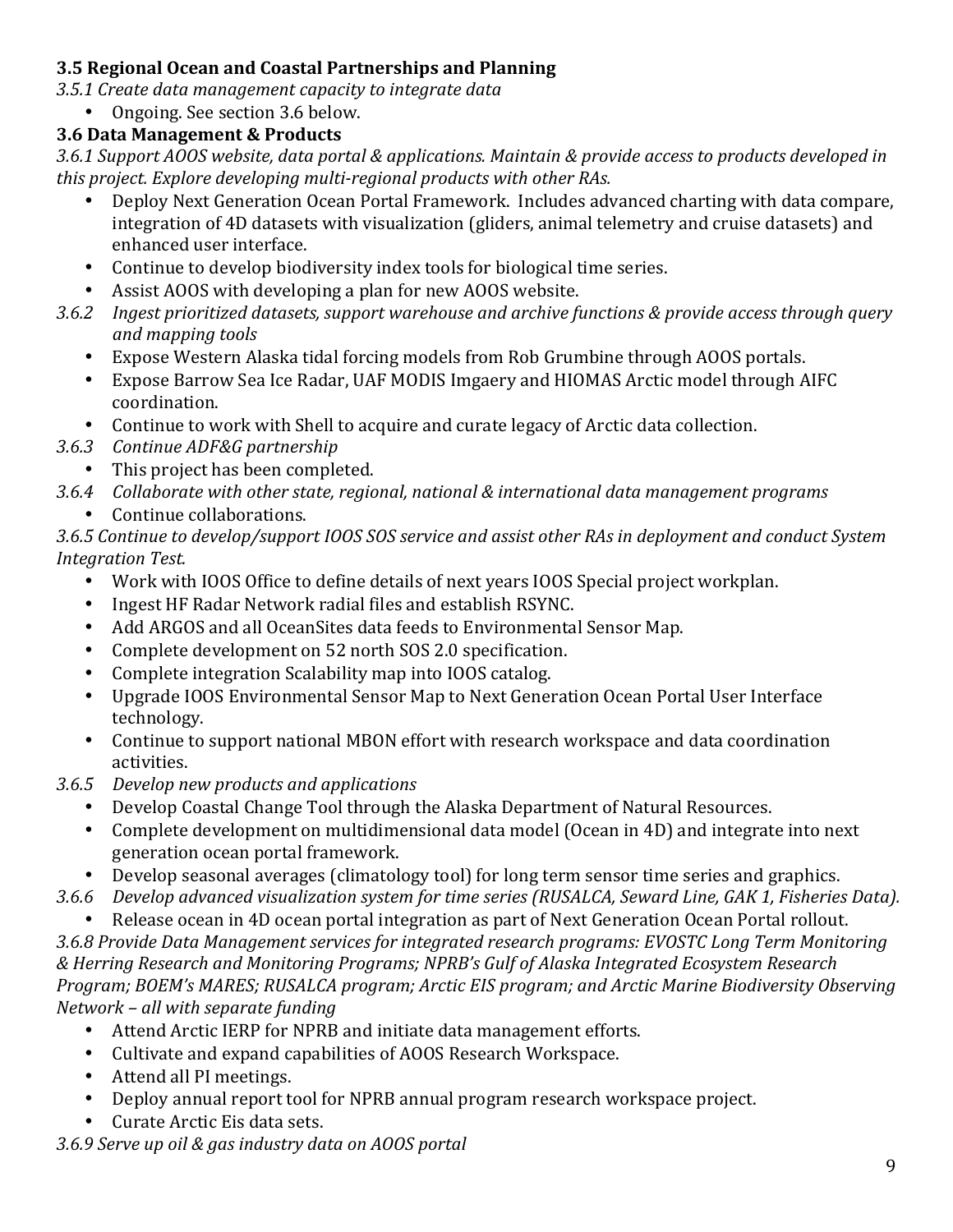- Manage access to industry data and facilitate updates to the resource.
- Make data publicly available with simple search tool.
- Acquire legacy Shell data that hasn't been acquired through CSESP program.
- Continue to Work with NODC to streamline archive process.

### **3.7 Modeling & Analysis**

*3.7.1 Initiate statewide circulation model exchange & ensemble modeling*

• Continue discussion on future AOOS modeling efforts.

### **3.8 Communication, Education & Outreach**

*3.8.1 Support AOOS website and publications*

- Produce summer newsletter, bi-monthly e-news, and monthly ED updates.
- Implement observing project pages on website.
- Work with partner institutions to include link to AOOS on their website.
- Work with AOOS staff and Axiom to plan new website.
- *3.8.2 Scope out potential Alaska Oceans & Coast Report*
- Begin scoping phase for this report.

*3.8.3 Interact with stakeholders and partners*

- Continue providing demos of AOOS tools to interested organizations and agencies.
- Reach out to local media contacts to improve frequency of earned media.
- Finalize the third annual AOOS Ocean Film Contest.

### **4.0 Personnel and Organizational Structure**

No changes.

### **5.0 Budget Analysis**

All financial reports are up to date and have been submitted on time.

#### **6.0 Issues**

None at this time.

#### **7.0 Special Report: Regional Ocean Governance Organization Activities**

AOOS received a competitive grant in 2012 from NOAA's Regional Ocean Partnership Program to "*Create* spatial visualization tools for Arctic Mapping and Planning."

- Continue to update the interactive web-based data integration and visualization tool for the Alaskan Arctic based on AOOS data infrastructure, which now includes over 300 data sets from a wide variety of sources.
- Made progress on an "AOOS lite" version of the AOOS Arctic Portal that can run efficiently on lowbandwidth computers.

### **8.0 Special Report: Efforts to Leverage IOOS Funding**

AOOS actively seeks to leverage IOOS funding in three ways: by submitting multiple proposals for funding from additional sources, by joining forces with other entities to support observing activities, and by providing data management services for other research programs. *AOOS Proposals:*

AOOS was successful in the following proposals: AOOS to develop an ocean acidification network from NOAA; and AOOS, Axiom, and Agnew Beck Consulting to provide communication tools and training for coastal resilience and adaptation in Alaska.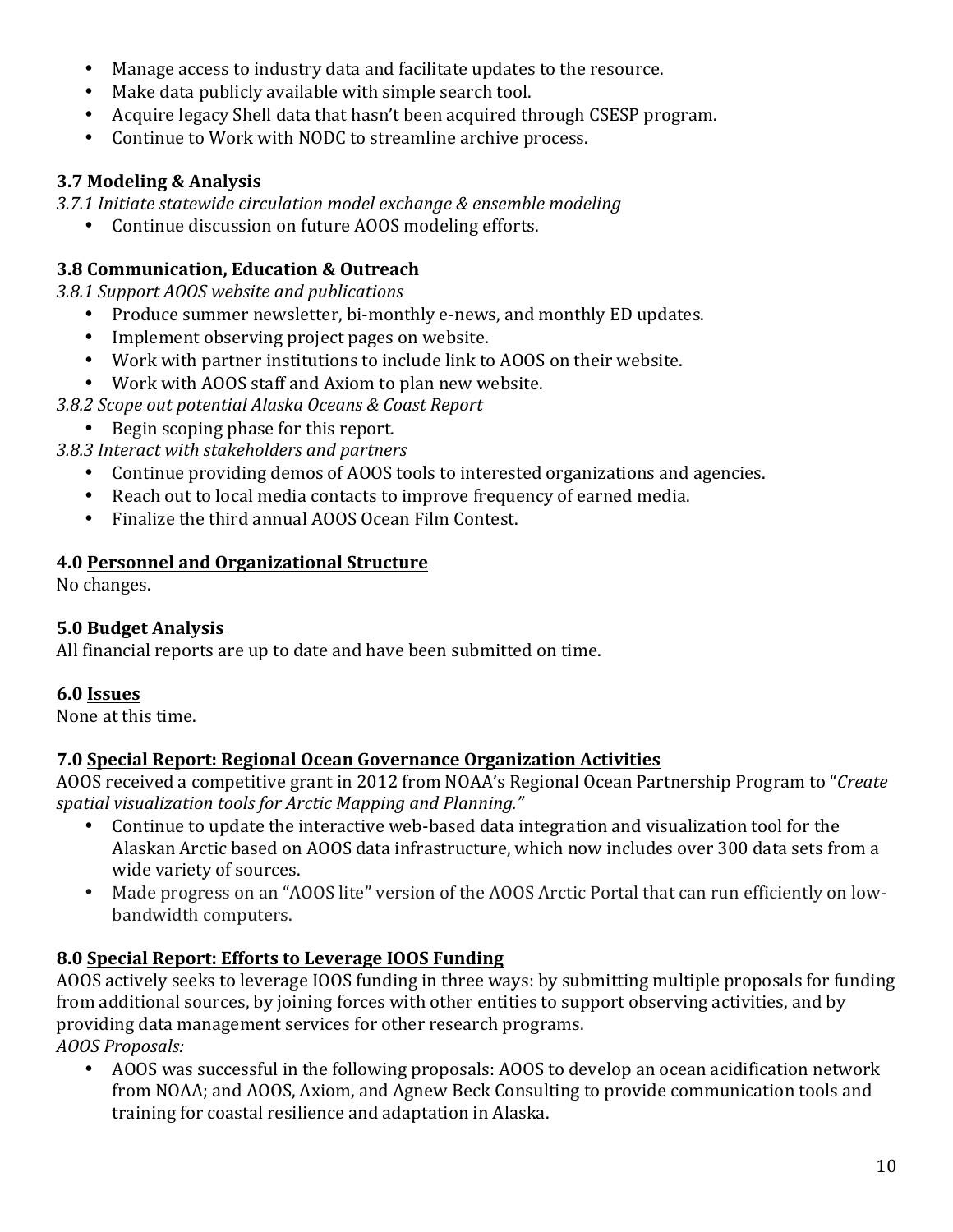- Three proposals submitted are pending: AOOS and Axiom to provide data management services for the Exxon Valdez Oil Spill Trustees Council, AOOS with the Kenai Fjords National Park to run an ocean acidification workshop for NPS employees for the National Park Service's Ocean Alaska Science Learning Center, and AOOS to the Bureau of Safety and Environmental Enforcement (BSEE) to provide community web access to modeling efforts and atmospheric and meteorological data collected by the Bureau of Ocean Energy Management (BOEM) in the Beaufort and Chukchi Sea regions.
- Two proposals submitted during this period were unsuccessful: a proposal on coastal resiliency for NOAA; and AOOS with National Marine Fisheries Service's (NMFS) Auke Bay Lab in Juneau to NOAA's Big Earth Data Initiative (BEDI) to increase the usefulness of and access to NMFS fisheries oceanography data collected in Alaska.

*Observing Consortia:*

Most of our observing activities are highly leveraged. Two examples are the ocean acidification moorings: AOOS contributes \$15k a year to a \$45k a year OA mooring consortium; and the Seward Line: AOOS contributes \$100k a year to a consortium that totals \$400k a year.

*Data Management Services for related programs:*

- *Exxon Valdez* Oil Spill Trustee Council's Long Term Monitoring & Herring Research and Monitoring Programs
- North Pacific Research Board's Gulf of Alaska Integrated Ecosystem Research Program
- Russian-US Long-term Census of the Arctic (RUSALCA) program
- Arctic Ecosystem Integrated Study (EIS)
- Distributed Biological Observatory (DBO) program
- Serve up oil & gas industry data on AOOS portal
- BOEM's Marine Arctic Research Ecosystem Study

### **9.0 Special Report: Updates to RA Board Membership**

- Chris Zimmerman acted as the interim USGS representative until Aimee DeVaris replaced him.
- Brad Moran replaced Dan White as University of Alaska representative.
- Michael Macrander will be replacing Robert Raye as Shell representative.
- We are finalizing a statewide tribal representative for the fall meeting. The IOOS governance template was not available to update at the time of this report.

### **10. Special Report: Governance Activities and Accomplishments**

- AOOS has been working on certification documentation and will submit its application for certification this summer.
- AOOS Data Management Advisory Committee met November 4, 2015 in Anchorage to review current activities and Axiom workplan and discuss implications of Shell's withdrawal from the Arctic. They met again on March 11 in Anchorage to review current activities, the Axiom 2016 workplan and new data capabilities.
- AOOS Board met in Anchorage Iune 29, 2015 to approve changes to the budget and the conceptual draft of the FY 16-20 IOOS proposal. The regular fall board meeting November 3, 2015 included approval of grant awards, a discussion on certification and some strategic planning. The regular spring board meeting on March 16, 2016 in Fairbanks was concurrent with Arctic Science Summit Week and consisted of review and approval of the FY 17 work plan and the draft Strategic Operations Plan.

# **11. Special Report: Education and Outreach Activities**

#### *11.1 Education*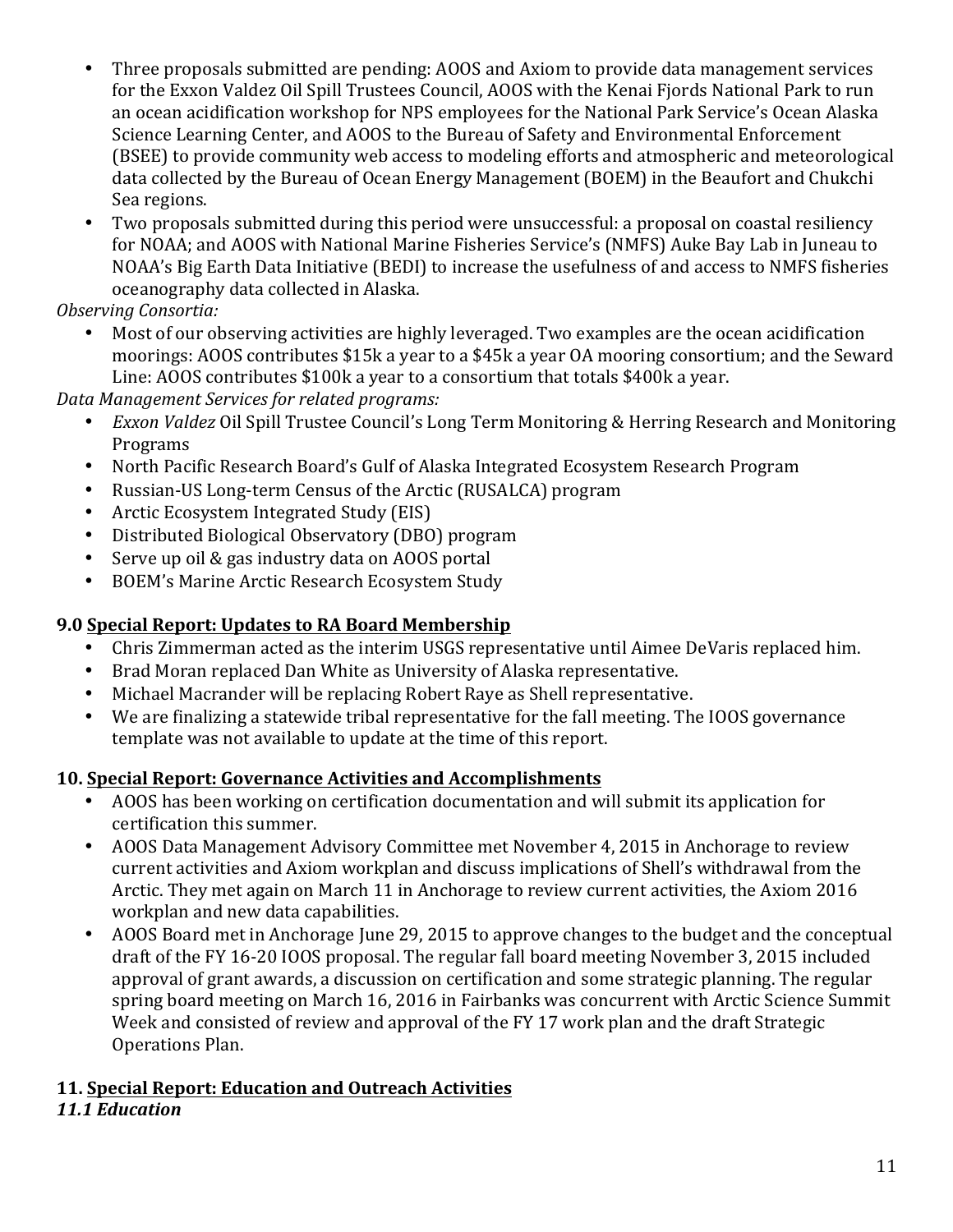- Co-hosted Communicating Ocean Sciences Workshop at Alaska Marine Science Symposium in January.
- Hosted an intern from Stanford in summer 2015 to work on ocean acidification outreach.
- Partnered with Cook Inlet Regional Citizens Advisory Council and Axiom to present a workshop for resource managers on the Cook Inlet Response Tool application of the AOOS data portal.
- Developed and continues to maintain the Alaska Blob Tracker, a blog that provides information about the realized and potential effects to Alaska from the current Pacific Ocean Anomaly.
- Hosted a 2-day ocean acidification technical workshop in Anchorage attended by top researchers in the field of ocean acidification research.
- Partnered with 4 other IOOS regional associations to sponsor the second Pacific Anomalies workshop in Seattle, January 2016.
- Launched the new Alaska Ocean Acidification Network focusing on expanding the understanding of OA processes and impacts in Alaska, as well as potential adaptation and mitigation actions, April 2016.
- Co-hosted a workshop on coastal resiliency in rural Alaska communities in Nome, May 2016.

### *11.2 Outreach*

- Hosted Ambassador Brzezinski, Executive Director of the Arctic Executive Steering Committee at the White House, with the AOOS board of directors for an update on AOOS activities in the arctic in January 2016.
- Gave AOOS overview and data portal presentations to the following audiences:
	- o Dr. Russell Callender, NOAA's National Ocean Service Assistant Administrator, and Vice Admiral Michael Devany, NOAA's Deputy Under Secretary for Operations in Anchorage, June 2015.
	- o The Arctic Zephyr International Search and Rescue Tabletop Exercise in Anchorage, October 2015.
	- o The Alaska Association of Harbormasters and Port Administrators conference in Anchorage, October 2016.
- Presented awards to two young filmmakers and three adults for the second annual AOOS Film Contest and opened entries for the third annual AOOS Film Contest.
- Partnered with Alaska Marine Conservation Council to hold an Anchorage Coastal Cleanup in June 2015.
- Presented a poster on the AOOS Arctic Portal at the  $6<sup>th</sup>$  Symposium on the Impacts of an Icediminishing Arctic on Naval and Maritime Operations in July 2016 in Washington DC.
- Partnered with World Wildlife Fund to present a Climate Science Expo in Anchorage connecting arctic research scientists to national and international media representatives in August 2015 during President Obama's GLACIER conference.
- Presented an overview of AOOS and an Arctic Data Portal demonstration at the Arctic Energy Summit in Fairbanks in September 2015.
- Presented AOOS' support of Alaska's Blue Economy at the Marine Technology Society (MTS) and IEEE Oceans '15 conference, October 2015.
- Presented AOOS' mission, arctic activities and Arctic Data Portal at the Arctic Observing Open Science Meeting in November 2015.
- Presented a talk on "Expanding Alaska's Remote Ocean Observing Capabilities Using Robotic Gliders and Remote Sensing Technologies" and a poster on the Chukchi Ecosystem Mooring at the AGU Ocean Sciences Meeting in New Orleans, February 2016.
- Briefed Thomas Cuff, the National Weather Service's new Director of the Ocean Prediction Center, on the AOOS program and our collaborations with NWS during Tom's Alaska visit February 23.
- Presented a poster detailing the AOOS Arctic Data Portal at the Arctic Observing Summit & Arctic Summit Science Week, March 2016.